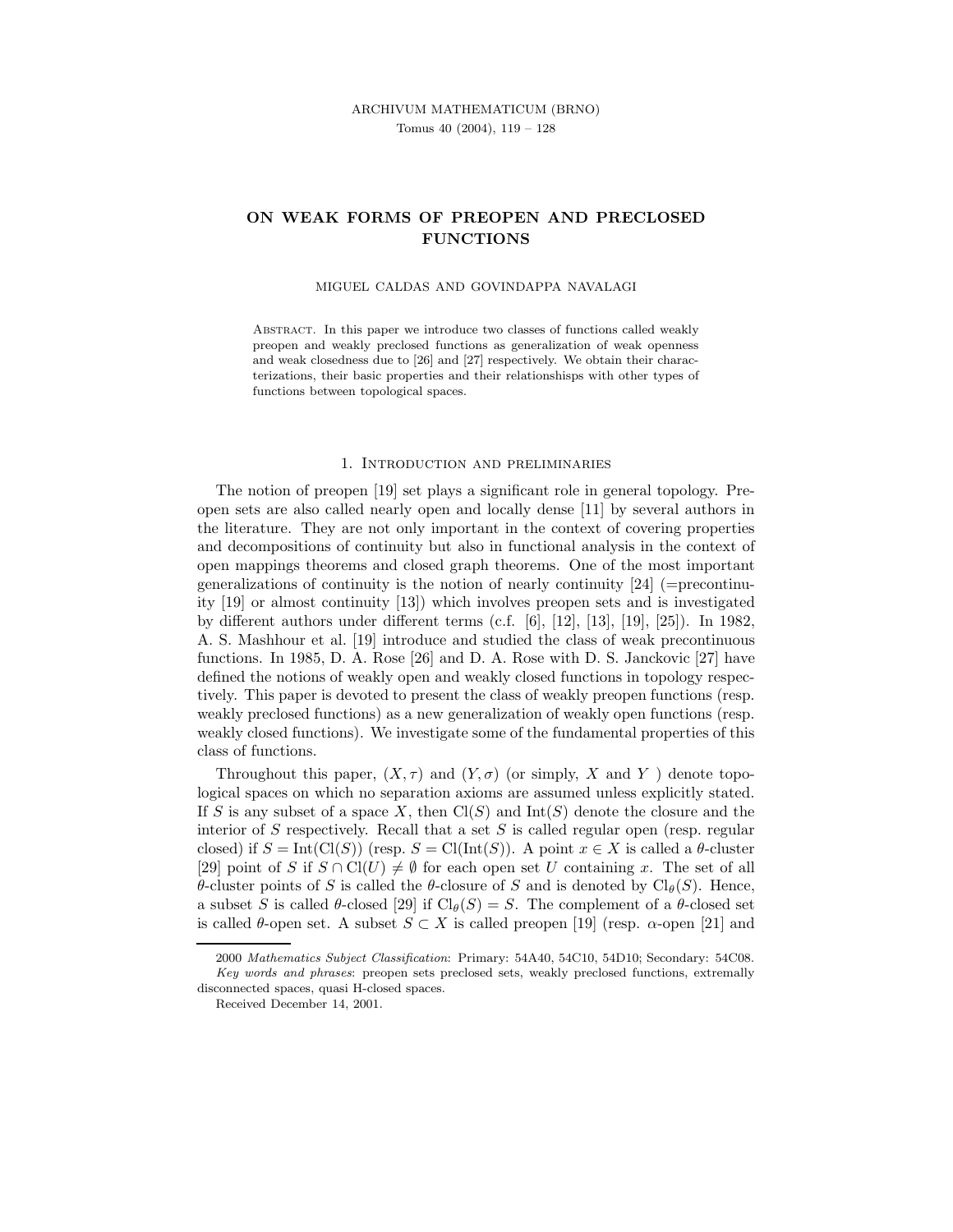$\beta$ -open [1] (or semi-preopen [2])),if  $S \subset \text{Int}(\text{Cl}(S))$  (resp.  $S \subset \text{Int}(\text{Cl}(\text{Int}(S)))$  and  $S \subset \text{Cl}(\text{Int}(\text{Cl}(S)))$ . The complement of a preopen set is called a preclosed [12] set. The family of all preopen (resp. preclosed) sets of a space  $X$  is denoted by  $PO(X, \tau)$  (resp.  $PC(X, \tau)$ ). The intersection of all preclosed sets containing S is called the preclosure of S [12, 2] and is denoted by  $pCl(S)$ . The preinterior [12, 2] of S is defined by the union of all preopen sets contained in S and is denoted by  $\text{pInt}(S)$ .

A space  $X$  is called extremally disconnected  $(E. D.)$  [30] if the closure of each open set in X is open. A space X is called preconnected  $[13]$  if X can not be expressed as the union of two nonempty disjoint preopen sets.

A function  $f : (X, \tau) \to (Y, \sigma)$  is called:

(i) precontinuous [19] if for each open subset V of Y,  $f^{-1}(V) \in PO(X, \tau)$ .

(ii) weakly open [26,27] if  $f(U) \subset \text{Int}(f(\text{Cl}(U)))$  for each open subset U of X.

(iii) weakly closed [27] if  $Cl(f(\text{Int}(F))) \subset f(F)$  for each closed subset F of X.

(iv) relatively weakly open [5] if  $f(U)$  is open in  $f(\text{Cl}(U))$  for every open subset U of  $X$ .

 $(v)$  almost continuous (in the sense of T. Husain), written as  $(a, c, H)$  [13] if for each  $x \in X$  and for each neighbourhood V of  $f(x)$ ,  $Cl(f^{-1}(V))$  is a neighbourhood of  $x$ .

(vi) strongly continuous [16], if for every subset A of X,  $f(\text{Cl}(A)) \subset f(A)$ .

(vii) almost open in the sense of Singal and Singal, written as (a. o. S) [28] if the image of each regular open set  $U$  of  $X$  is open set in  $Y$ .

(viii) preopen [19] (resp. preclosed [12],  $\beta$ -open [1],  $\alpha$ -open [21]) if for each open set U (resp. closed set F, open set U, open set U) of X,  $f(U)$  is preopen (resp.  $f(F)$  is preclosed,  $f(U)$  is  $\beta$ -open,  $f(U)$  is  $\alpha$ -open) set in Y.

(ix) contra-open [4] (resp. contra-closed [4], contra preclosed) if  $f(U)$  is closed (resp. open, preopen) in Y for each open (resp. closed, closed) set  $U$  of  $X$ .

## 2. Weakly preopen functions

Since precontinuity [26] is dual to preopenness [19], we define in this section the concept of weak preopenness as a natural dual to the weak precontinuity due to A. Kar and P. Bhattacharya [14].

**Definition 2.1.** A function  $f : (X, \tau) \to (Y, \sigma)$  is said to be weakly preopen if  $f(U) \subset \text{plnt}(f(Cl(U)))$  for each open set U of X.

Clearly, every weakly open function is weakly preopen and every preopen function is also weakly preopen, but the converse is not generally true. For,

Example 2.2. A weakly preopen function need not be weakly open.

Let  $X = \{a, b\}, \tau = \{\emptyset, \{a\}, \{b\}, X\}, Y = \{x, y\}$  and  $\sigma = \{\emptyset, Y\}.$  Let  $f : (X, \tau) \to$  $(Y, \sigma)$  be given by  $f(a) = x$  and  $f(b) = y$ . Then f is not weakly open, since  $\{x\} = f(\{a\}) \not\subset \text{plnt}(f(\text{Cl}(\{a\}))) = \emptyset$ , but f is weakly preopen.

**Theorem 2.3.** Let X be a regular space. Then  $f : (X, \tau) \rightarrow (Y, \sigma)$  is weakly preopen if and only if f is preopen.

**Proof.** The sufficiency is clear. Necessity. Let  $W$  be a nonempty open subset of X. For each x in W, let  $U_x$  be an open set such that  $x \in U_x \subset \mathrm{Cl}(U_x) \subset W$ . Hence we obtain that  $W = \bigcup \{U_x : x \in W\} = \bigcup \{\text{Cl}(U_x) : x \in W\}$  and,  $f(W) =$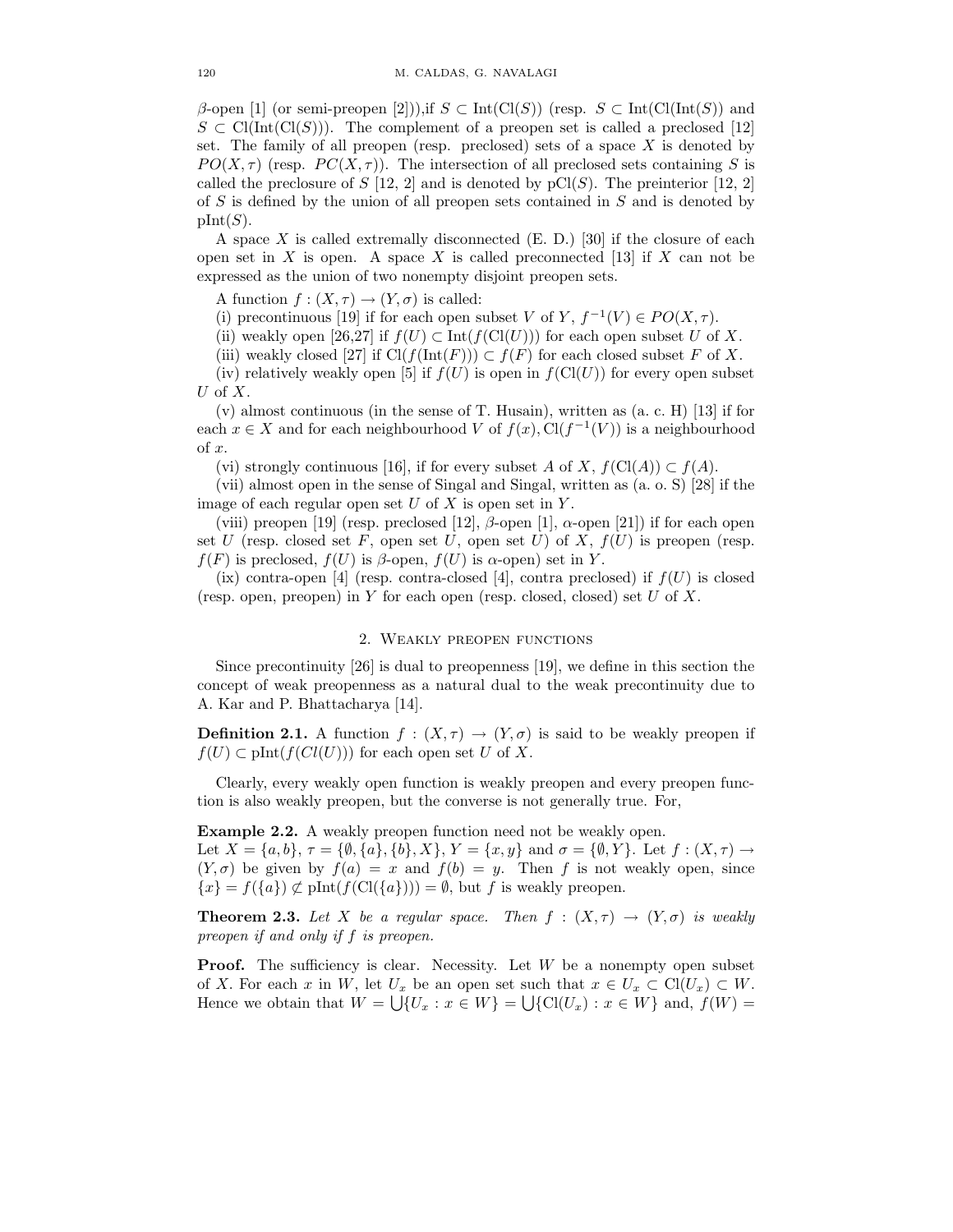$\bigcup \{f(U_x) : x \in W\} \subset \bigcup \{\text{plnt}(f(\text{Cl}(U_x))) : x \in W\} \subset \text{plnt}(f(\bigcup \{\text{Cl}(U_x) : x \in W\})\)$  $W$ }) = pInt( $f(W)$ ). Thus f is preopen. 口

**Theorem 2.4.** For a function  $f : (X, \tau) \to (Y, \sigma)$ , the following conditions are equivalent:

- (i) f is weakly preopen.
- (ii)  $f(\text{Int}_{\theta}(A)) \subset \text{plnt}(f(A))$  for every subset A of X.
- (iii)  $\text{Int}_{\theta}(f^{-1}(B)) \subset f^{-1}(\text{pInt}(B))$  for every subset B of Y.
- (iv)  $f^{-1}(\text{pCl}(B)) \subset \text{Cl}_{\theta}(f^{-1}(B))$  for every subset B of Y.
- (v) For each  $x \in X$  and each open subset U of X containing x, there exists a preopen set V containing  $f(x)$  such that  $V \subset f(\text{Cl}(U))$ .
- (vi) For each closed subset F of X,  $f(\text{Int}(F)) \subset \text{plnt}(f(F)).$
- (vii) For each open subset U of X,  $f(\text{Int}(\text{Cl}(U))) \subset \text{pInt}(f(\text{Cl}(U))).$
- (viii) For every preopen subset U of X,  $f(U) \subset \text{plnt}(f(\text{Cl}(U))).$
- (ix) For every  $\alpha$ -open subset U of X,  $f(U) \subset \text{plnt}(f(\text{Cl}(U))).$

**Proof.** (i)  $\rightarrow$  (ii): Let A be any subset of X and  $x \in \text{Int}_{\theta}(A)$ . Then, there exists an open set U such that  $x \in U \subset \text{Cl}(U) \subset A$ . Then,  $f(x) \in f(U) \subset A$  $f(\text{Cl}(U)) \subset f(A)$ . Since f is weakly preopen,  $f(U) \subset \text{plnt}(f(\text{Cl}(U))) \subset \text{plnt}(f(A))$ . It implies that  $f(x) \in \text{plnt}(f(A))$ . This shows that  $x \in f^{-1}(\text{plnt}(f(A)))$ . Thus  $\text{Int}_{\theta}(A) \subset f^{-1}(\text{plnt}(f(A))),$  and so,  $f(\text{Int}_{\theta}(A)) \subset \text{plnt}(f(A)).$ 

(ii)  $\rightarrow$  (i): Let U be an open set in X. As  $U \subset \text{Int}_{\theta}(\text{Cl}(U))$  implies,  $f(U) \subset$  $f(\text{Int}_{\theta}(\text{Cl}(U))) \subset \text{plnt}(f(\text{Cl}(U))).$  Hence f is weakly preopen.

(ii)  $\rightarrow$  (iii): Let B be any subset of Y. Then by (ii),  $f(\text{Int}_{\theta}(f^{-1}(B)) \subset \text{plnt}(B))$ . Therefore  $\text{Int}_{\theta}(f^{-1}(B)) \subset f^{-1}(\text{plnt}(B)).$ 

 $(iii) \rightarrow (ii)$ : This is obvious.

(iii)  $\rightarrow$  (iv): Let B be any subset of Y. Using (iii), we have

$$
X - \text{Cl}_{\theta}(f^{-1}(B)) = \text{Int}_{\theta}(X - f^{-1}(B)) = \text{Int}_{\theta}(f^{-1}(Y - B)) \subset f^{-1}(\text{pInt}(Y - B))
$$
  
=  $f^{-1}(Y - \text{pCl}(B)) = X - (f^{-1}(\text{pCl}(B))).$ 

Therefore, we obtain  $f^{-1}(pCl(B)) \subset Cl_{\theta}(f^{-1}(B)).$ 

(iv)  $\rightarrow$  (iii): Similarly we obtain,  $X - f^{-1}(\text{pInt}(B)) \subset X - \text{Int}_{\theta}(f^{-1}(B)),$  for every subset B of Y, i.e.,  $\text{Int}_{\theta}(f^{-1}(B)) \subset f^{-1}(\text{pInt}(B)).$ 

(i)  $\rightarrow$  (v): Let  $x \in X$  and U be an open set in X with  $x \in U$ . Since f is weakly preopen.  $f(x) \in f(U) \subset \text{plnt}(f(\text{Cl}(U)))$ . Let  $V = \text{plnt}(f(\text{Cl}(U)))$ . Hence  $V \subset f(Cl(U))$ , with V containing  $f(x)$ .

 $(v) \rightarrow (i)$ : Let U be an open set in X and let  $y \in f(U)$ . It follows from (v) that  $V \subset f(Cl(U))$  for some V preopen in Y containing y. Hence we have,  $y \in V \subset \text{plnt}(f(\text{Cl}(U))).$  This shows that  $f(U) \subset \text{plnt}(f(\text{Cl}(U))),$  i.e., f is a weakly preopen function.

 $(i) \rightarrow (vi) \rightarrow (vii) \rightarrow (viii) \rightarrow (iv) \rightarrow (i)$ : This is obvious.

 $\Box$ 

**Theorem 2.5.** Let  $f : (X, \tau) \to (Y, \sigma)$  be a bijective function. Then the following statements are equivalent.

- (i) f is weakly preopen,
- (ii)  $pCl(f(U)) \subset f(Cl(U))$  for each U open in X,
- (iii) pCl( $f(\text{Int}(F)) \subset f(F)$  for each F closed in X.

**Proof.** (i)  $\rightarrow$  (iii): Let F be a closed set in X. Then we have  $f(X - F) =$  $Y - f(F) \subset \text{plnt}(f(\text{Cl}(X - F)))$  and so  $Y - f(F) \subset Y - \text{pCl}(f(\text{Int}(F)))$ . Hence  $pCl(f(\text{Int}(F))) \subset f(F)$ .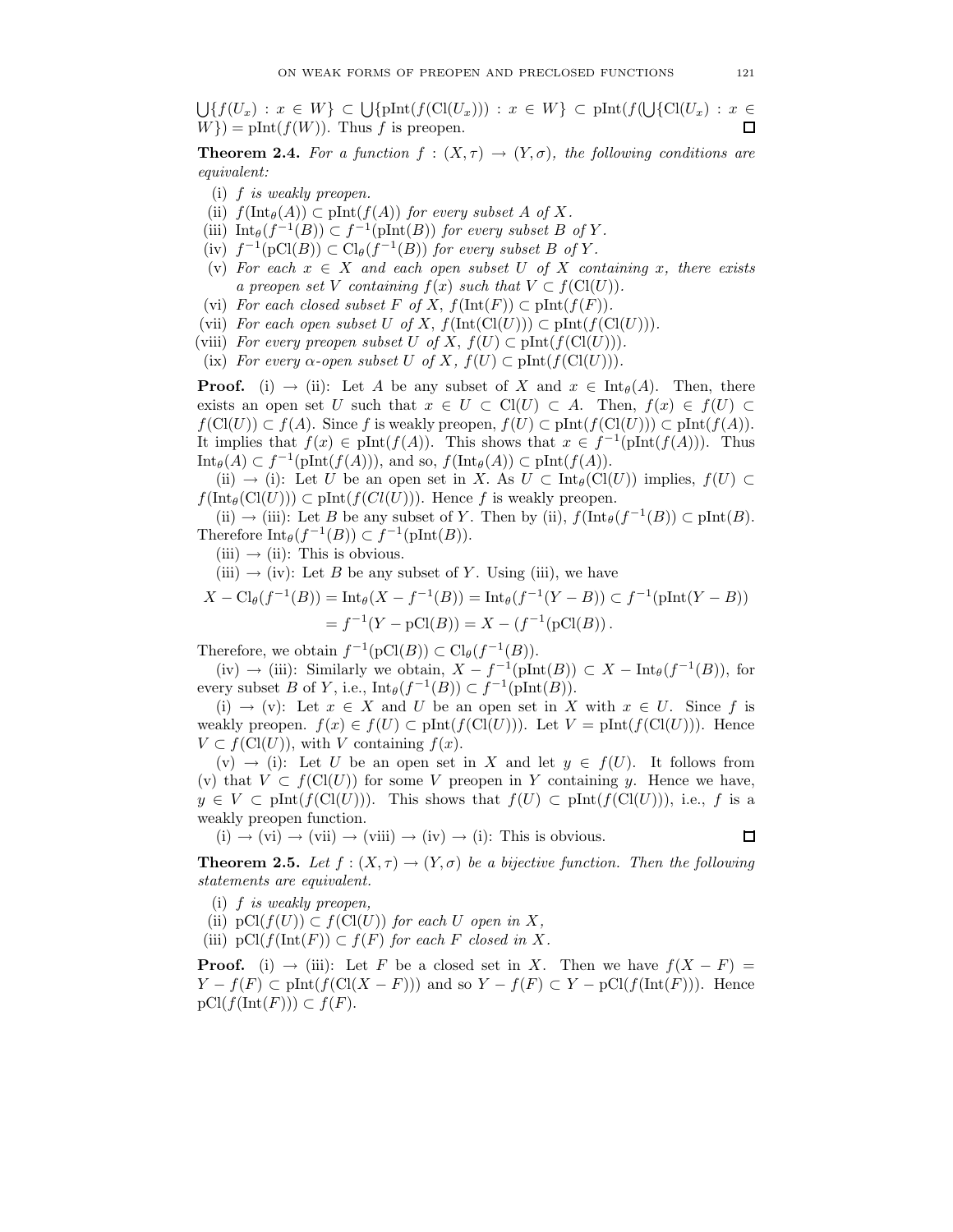(iii)  $\rightarrow$  (ii): Let U be a open set in X. Since  $Cl(U)$  is a closed set and  $U \subset$ Int(Cl(U)) by (iii) we have  $pCl(f(U)) \subset pCl(f(\text{Int}(Cl(U))) \subset f(Cl(U)).$ 

(ii)  $\rightarrow$  (iii): Similar to (iii)  $\rightarrow$  (ii).

 $(iii) \rightarrow (i): \text{Clear.}$ 

 $\Box$ 

**Theorem 2.6.** If  $f : (X, \tau) \to (Y, \sigma)$  is weakly preopen and strongly continuous, then f is preopen.

**Proof.** Let U be an open subset of X. Since f is weakly preopen  $f(U) \subset$ pInt(f(Cl(U))). However, because f is strongly continuous,  $f(U) \subset \text{plnt}(f(U))$ □ and therefore  $f(U)$  is preopen.

Example 2.7. A preopen function need not be strongly continuous. Let  $X = \{a, b, c\}$ , and let  $\tau$  be the indiscrete topology for X. Then the identity function of  $(X, \tau)$  onto  $(X, \tau)$  is a preopen function which is not strongly continuous.

**Theorem 2.8.** A function  $f : (X, \tau) \to (Y, \sigma)$  is preopen if f is weakly preopen and relatively weakly open.

**Proof.** Assume f is weakly preopen and relatively weakly open. Let  $U$  be an open subset of X and let  $y \in f(U)$ . Since f is relatively weakly open, there is an open subset V of Y for which  $f(U) = f(\text{Cl}(U)) \cap V$ . Because f is weakly preopen, it follows that  $f(U) \subset \text{plnt}(f(\text{Cl}(U)))$ . Then  $y \in \text{plnt}(f(\text{Cl}(U))) \cap V \subset$  $f(\text{Cl}(U)) \cap V = f(U)$  and therefore  $f(U)$  is preopen. п

**Theorem 2.9.** If  $f : (X, \tau) \to (Y, \sigma)$  is contra preclosed, then f is a weakly preopen function.

**Proof.** Let U be an open subset of X. Then, we have  $f(U) \subset f(\text{Cl}(U)))$  =  $pInt(f(Cl(U))).$  $\Box$ 

The converse of Theorem 2.9 does not hold.

Example 2.10. A weakly preopen function need not be contra preclosed is given from Example 2.2.

Next, we define a dual form, called complementary weakly preopen function.

**Definition 2.11.** A function  $f : (X, \tau) \to (Y, \sigma)$  is called complementary weakly preopen (written as c.w.p.o) if for each open set U of X,  $f(\text{Fr}(U))$  is preclosed in Y, where  $\text{Fr}(U)$  denotes the frontier of U.

Example 2.12. A weakly preopen function need not be c.w.p.o.

Let  $X = \{a, b\}, \tau = \{\emptyset, \{b\}, X\}, Y = \{x, y\}$  and  $\sigma = \{\emptyset, \{x\}, Y\}.$  Let  $f : (X, \tau) \to$  $(Y, \sigma)$  be given by  $f(a) = x$  and  $f(b) = y$ . Then f is clearly weakly preopen, but is not c.w.p.o., since  $F_r({b}) = Cl({b}) - {b} = {a}$  and  $f(F_r({b})) = {x}$  is not a preclosed set in Y .

Example 2.13. c.w.p.o. does not imply weakly preopen.

Let  $X = \{a, b\}, \tau = \{\emptyset, \{a\}, \{b\}, X\}, Y = \{x, y\}$  and  $\sigma = \{\emptyset, \{y\}, Y\}.$  Let  $f$ :  $(X, \tau) \to (Y, \sigma)$  be given by  $f(a) = x$  and  $f(b) = y$ . Then f is not weakly preopen, but f is c.w.p.o., since the frontier of every open set is the empty set and  $f(\emptyset) = \emptyset$ is preclosed.

Examples 2.12 and 2.13 demonstrate the independence of complementary weakly preopenness and weakly preopenness.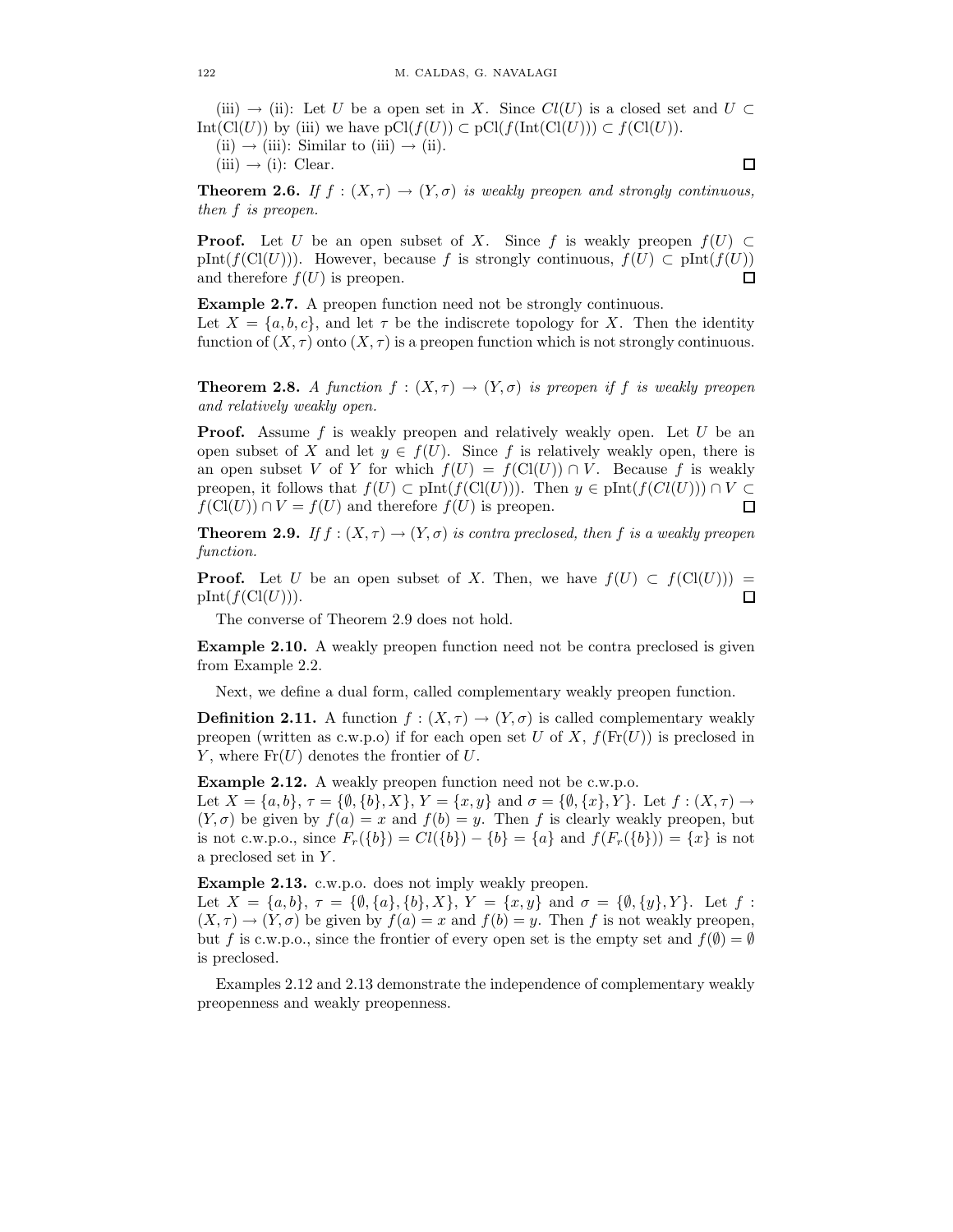**Theorem 2.14.** Let  $PO(X, \tau)$  closed under intersections. If  $f : (X, \tau) \to (Y, \sigma)$  is bijective weakly preopen and c.w.p.o, then f is preopen.

**Proof.** Let U be an open subset in X with  $x \in U$ , since f is weakly preopen, by Theorem 2.4 there exists a pre-open set V containing  $f(x) = y$  such that  $V \subset$  $f(\text{Cl}(U))$ . Now  $\text{Fr}(U) = \text{Cl}(U) - U$  and thus  $x \notin \text{Fr}(U)$ . Hence  $y \notin f(\text{Fr}(U))$  and therefore  $y \in V - f(\text{Fr}(U))$ . Put  $V_y = V - f(\text{Fr}(U))$  a pre-open set since f is c.w.p.o. Since  $y \in V_y$ ,  $y \in f(Cl(U))$ . But  $y \notin f(\text{Fr}(U))$  and thus  $y \notin f(\text{Fr}(U)) =$  $f(\text{Cl}(U)) - f(U)$  which implies that  $y \in f(U)$ . Therefore  $f(U) = \bigcup \{V_y : V_y \in$  $PO(Y, \sigma), y \in f(U)$ . Hence f is preopen.  $\Box$ 

The following theorem is a variation of a result of C.Baker [4] in which contraclosedness is replaced with weakly preopen and closed by contra-M-pre-closed, where,  $f : (X, \tau) \to (Y, \sigma)$  is said to be contra-M-preclosed provided that  $f(F)$ is pre-open for each pre-closed subset  $F$  of  $X$ .

**Theorem 2.15.** If  $f : (X, \tau) \to (Y, \sigma)$  is weakly preopen,  $PC(Y, \sigma)$  is closed under unions and if for each pre-closed subset F of X and each fiber  $f^{-1}(y) \subset X - F$ there exists an open subset U of X for which  $F \subset U$  and  $f^{-1}(y) \cap \text{Cl}(U) = \emptyset$ , then f is contra-M-preclosed.

**Proof.** Assume F is a pre-closed subset of X and let  $y \in Y - f(F)$ . Thus  $f^{-1}(y) \subset X - F$  and hence there exists an open subset U of X for which  $F \subset U$ and  $f^{-1}(y) \cap \mathrm{Cl}(U) = \emptyset$ . Therefore  $y \in Y - f(\mathrm{Cl}(U)) \subset Y - f(F)$ . Since f is weakly preopen  $f(U) \subset \text{plnt}(f(\text{Cl}(U)))$ . By complement, we obtain  $y \in \text{pCl}(Y$  $f(\text{Cl}(U))) \subset Y - f(F)$ . Let  $B_y = p\text{Cl}(Y - f(\text{Cl}(U)))$ . Then  $B_y$  is a pre-closed subset of Y containing y. Hence  $Y - f(F) = \bigcup \{B_y : y \in Y - f(F)\}\$ is pre-closed and therefore  $f(F)$  is pre-open.  $\Box$ 

**Theorem 2.16.** If  $f : (X, \tau) \to (Y, \sigma)$  is an a.o. S function, then it is a weakly preopen function.

**Proof.** Let U be an open set in X. Since f is a.o.S and  $Int(Cl(U))$  is regular open,  $f(\text{Int}(\text{Cl}(U)))$  is open in Y and hence  $f(U) \subset f(\text{Int}(\text{Cl}(U))) \subset \text{Int}(f(\text{Cl}(U))) \subset$  $\text{pInt}(f(\text{Cl}(U)))$ . This shows that f is weakly preopen. ◻

The converse of Theorem 2.16 is not true in general.

**Example 2.17.** A weakly preopen function need not be a.o. S. Let  $X = Y =$  ${a, b, c}, \tau = {\emptyset, {a}, {c}, {a, c}, X}, \text{ and } \sigma = {\emptyset, {b}, {a, b}, {b, c}, X}.$  Let  $f$ :  $(X, \tau) \to (Y, \sigma)$  be the identity. Then f is not a.o.S since Int(f(Int(Cl({a})))) =  $\emptyset$ . But f is weakly preopen.

**Lemma 2.18.** If  $f : (X, \tau) \to (Y, \sigma)$  is a continuous function, then for any subset U of X,  $f(Cl(U)) \subset Cl(f(U))$  [30].

**Theorem 2.19.** If  $f : (X, \tau) \to (Y, \sigma)$  is a weakly preopen and continuous function, then f is a  $\beta$ -open function.

**Proof.** Let U be a open set in X. Then by weak preopenness of f,  $f(U) \subset$ pInt(f(Cl(U))). Since f is continuous  $f(\text{Cl}(U)) \subset \text{Cl}(f(U))$ . Hence we obtain that,  $f(U) \subset \text{plnt}(f(\text{Cl}(U))) \subset \text{plnt}(\text{Cl}(f(U))) \subset \text{Cl}(\text{Int}(\text{Cl}(f(U))))$ . Therefore,  $f(U) \subset \mathrm{Cl}(\mathrm{Int}(\mathrm{Cl}(f(U)))$  which shows that  $f(U)$  is a  $\beta$ -open set in Y. Thus, f is a  $\beta$ -open function. Ω

Since every strongly continuous function is continuous, we have the following corollary.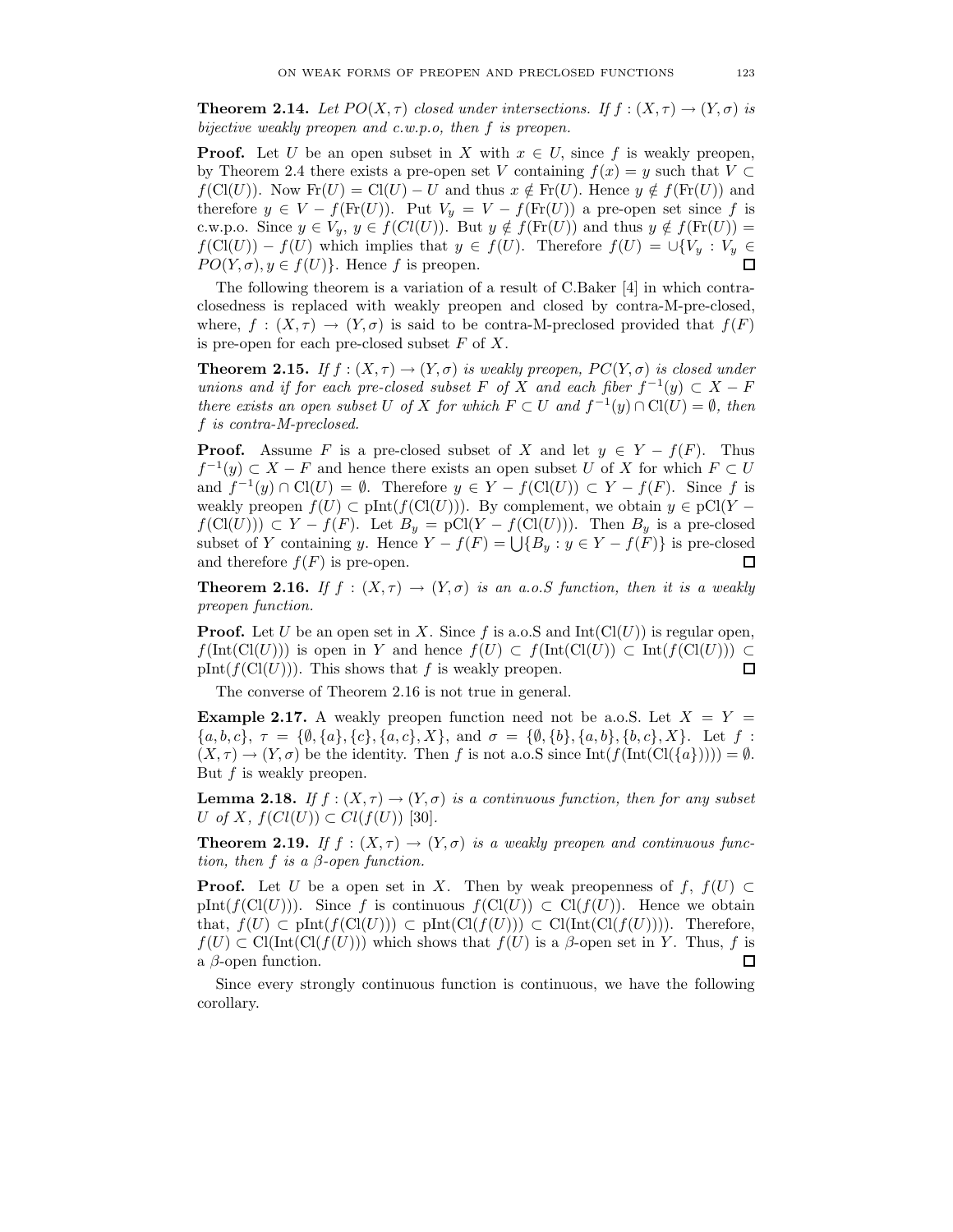Corollary 2.20. If  $f : (X, \tau) \to (Y, \sigma)$  is an injective weakly preopen and strongly continuous function. Then f is a  $\beta$ -open function.

**Theorem 2.21.** If  $f : (X, \tau) \to (Y, \sigma)$  is a bijective weakly preopen of a space X onto a pre-connected space  $Y$ , then  $X$  is connected.

**Proof.** Let us assume that X is not connected. Then there exist non-empty open sets  $U_1$  and  $U_2$  such that  $U_1 \cap U_2 = \emptyset$  and  $U_1 \cup U_2 = X$ . Hence we have  $f(U_1) \cap$  $f(U_2) = \emptyset$  and  $f(U_1) \cup f(U_2) = Y$ . Since f is bijective weakly preopen, we have  $f(U_i) \subset \text{plnt}(f(\text{Cl}(U_i)))$  for  $i = 1, 2$  and since  $U_i$  is open and also closed, we have  $f(\text{Cl}(U_i) = f(U_i)$  for  $i = 1, 2$ . Hence  $f(U_i)$  is preopen in Y for  $i = 1, 2$ . Thus, Y has been decomposed into two non-empty disjoint preopen sets. This is contrary to the hypothesis that  $Y$  is a pre-connected space. Thus  $X$  is connected. П

**Definition 2.22.** A space X is said to be hyperconnected [22] if every nonempty open subset of  $X$  is dense in  $X$ .

**Theorem 2.23.** If X is a hyperconnected space, then a function  $f : (X, \tau) \to (Y, \sigma)$ is weakly preopen if and only if  $f(X)$  is preopen in Y.

**Proof.** The sufficiency is clear. For the necessity observe that for any open subset U of  $X, f(U) \subset f(X) = \text{plnt}(f(X) = \text{plnt}(f(\text{Cl}(U))).$ □

## 3. Weakly preclosed functions

Now, we define the generalized form of weakly closed and preclosed functions

**Definition 3.1.** A function  $f : (X, \tau) \to (Y, \sigma)$  is said to be weakly preclosed if  $pCl(f(\text{Int}(F))) \subset f(F)$  for each closed set F in X.

Clearly, (i) Every closed function is  $\alpha$ -closed and every  $\alpha$ -closed function is preclosed, but the reverse implications are not true in general.

(ii) every weakly closed as well as preclosed function is weakly preclosed function, but the converse is not generally true, as the next example shows.

#### Example 3.2.

(i) An injective function from a discrete space into an indiscrete space is preopen and preclosed, but neither  $\alpha$ -open nor  $\alpha$ -closed [20].

(ii) Let  $X = \{x, y, z\}$  and  $\tau = \{\emptyset, \{x\}, \{x, y\}, X\}$ . Then a function  $f : (X, \tau) \to$  $(X, \tau)$  which is defined by  $f(x) = x$ ,  $f(y) = z$  and  $f(xz) = y$  is  $\alpha$ -open and  $\alpha$ -closed but neither open nor closed [20].

(iii) Let  $f : (X, \tau) \to (Y, \sigma)$  be the function from Example 2.2. Then it is shown that f is weakly preclosed but is not weakly closed.

From the observation above and Example 3.2 we have the following diagram,

| closed function                                               | $\longrightarrow$ | $\alpha$ -closed function |
|---------------------------------------------------------------|-------------------|---------------------------|
|                                                               |                   |                           |
| weakly preclosed function $\longleftarrow$ preclosed function |                   |                           |

**Theorem 3.3.** For a function  $f : (X, \tau) \to (Y, \sigma)$ , the following conditions are equivalent.

- (i) f is weakly preclosed.
- (ii)  $pCl(f(U)) \subset fCl(U)$  for every open set U of X.
- (iii) pCl( $f(U)$ ) ⊂  $f$ (Cl(U)) for each open set U in X,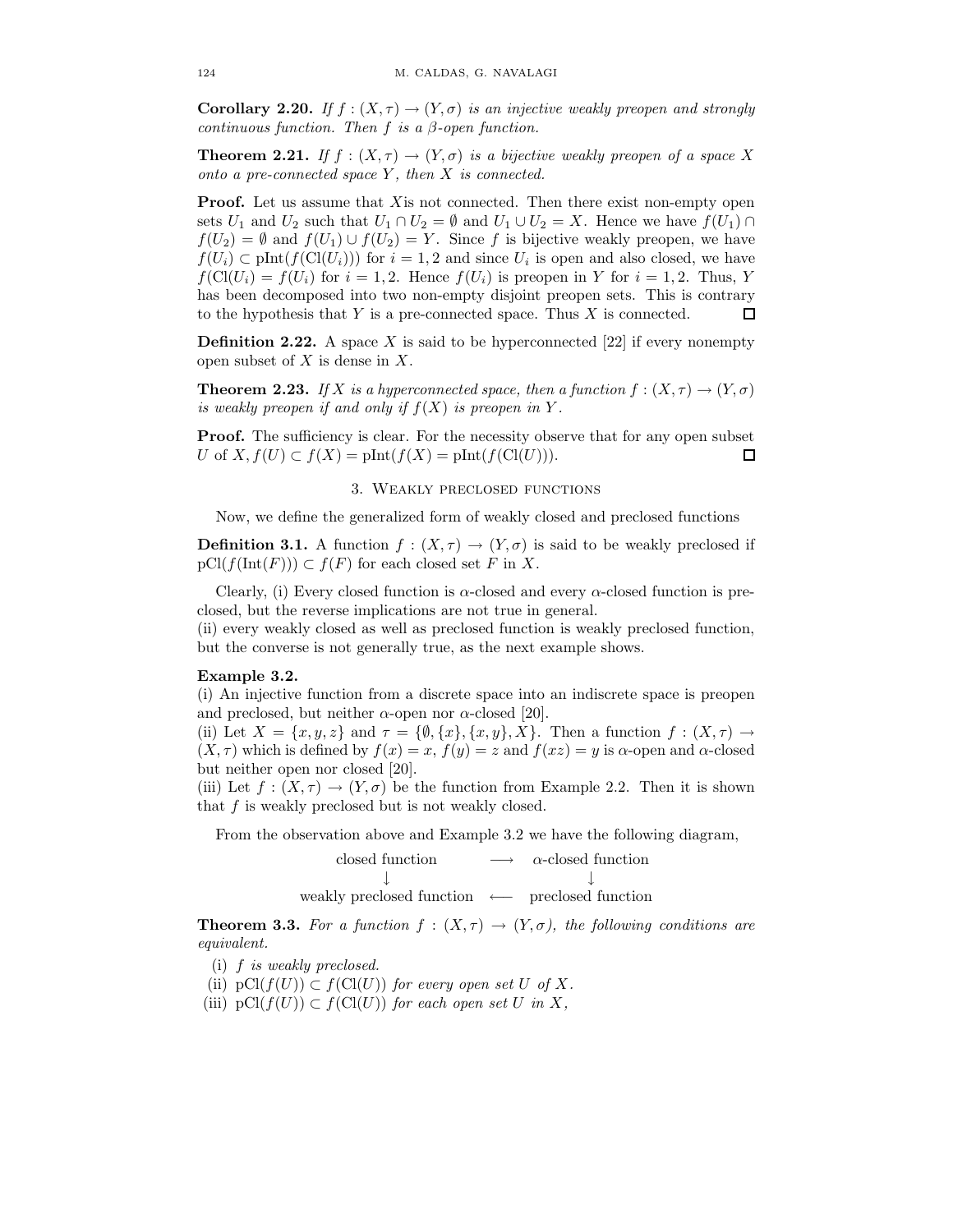- (iv)  $pCl(f(\text{Int}(F))) \subset f(F)$  for each closed subset F in X,
- (v) pCl( $f(\text{Int}(F))$ ) ⊂  $f(F)$  for each preclosed subset F in X,
- (vi) pCl( $f(\text{Int}(F)) \subset f(F)$  for every  $\alpha$ -closed subset F in X,
- (vii)  $pCl(f(U)) \subset f(Cl(U))$  for each regular open subset U of X,
- (viii) For each subset F in Y and each open set U in X with  $f^{-1}(F) \subset U$ , there exists a preopen set A in Y with  $F \subset A$  and  $f^{-1}(F) \subset \text{Cl}(U)$ ,
- (ix) For each point y in Y and each open set U in X with  $f^{-1}(y) \subset U$ , there exists a preopen set  $\overline{A}$  in Y containing y and  $f^{-1}(A) \subset \text{Cl}(U)$ ,
- (x) pCl( $f(\text{Int}(\text{Cl}(U)))) \subset f(\text{Cl}(U))$  for each set U in X,
- (xi) pCl( $f(\text{Int}(\text{Cl}_{\theta}(U)))) \subset f(\text{Cl}_{\theta}(U))$  for each set U in X,
- (xii)  $pCl(f(U)) \subset fCl(U)$  for each preopen set U in X.

**Proof.** (i)  $\rightarrow$  (ii) Let U be any open subset of X. Then  $pCl(f(U)) = pCl(f(\text{Int}(U))) \subset pCl(f(\text{Int}(Cl(U))) \subset f(Cl(U)).$ 

(ii)  $\rightarrow$  (i) Let F be any closed subset of X. Then

 $pCl(f(\text{Int}(F))) \subset f(Cl(\text{Int}(F))) \subset f(Cl(F)) = f(F).$ 

It is clear that: (i)  $\rightarrow$  (iii)  $\rightarrow$  (iv)  $\rightarrow$  (v)  $\rightarrow$  (vi)  $\rightarrow$  (i), (i)  $\rightarrow$  (xi), (viii)  $\rightarrow$  (ix), and (i)  $\rightarrow$  (x)  $\rightarrow$  (xii)  $\rightarrow$  (vii)  $\rightarrow$  (i).

 $(vii) \rightarrow (viii)$  Let F be a subset in Y and let U be open in X with  $f^{-1}(F) \subset U$ . Then  $f^{-1}(F) \cap \text{Cl}(X - \text{Cl}(U)) = \emptyset$  and consequently,  $F \cap f(\text{Cl}(X - \text{Cl}(U))) =$  $\emptyset$ . Since  $X - \text{Cl}(U)$  is regular open,  $F \cap \text{pCl}(f(X - \text{Cl}(U))) = \emptyset$  by (vii). Let  $A = Y - pCl(f(X - Cl(U)))$ . Then A is preopen with  $F \subset A$  and  $f^{-1}(A) \subset$  $X - f^{-1}(\text{pCl}(f(X - \text{Cl}(U)))) \subset X - f^{-1}f(X - \text{Cl}(U)) \subset \text{Cl}(U).$ 

 $(xi) \rightarrow (i)$  It is suffices see that  $Cl_{\theta}(U) = Cl(U)$  for every open sets U in X.

 $(ix) \rightarrow (i)$  Let F be closed in X and let  $y \in Y - f(F)$ . Since  $f^{-1}(y) \subset X - F$ , there exists a preopen A in Y with  $y \in A$  and  $f^{-1}(A) \subset Cl(X - F) = X - Int(F)$ by (ix). Therefore  $A \cap f(\text{Int}(F)) = \emptyset$ , so that  $y \in Y - pCl(f(\text{Int}(F)))$ . Thus (ix)  $\rightarrow$  (i). Finally, for

 $(xi) \rightarrow (xii)$  Note that  $Cl_{\theta}(U) = Cl(U)$  for each preopen subset U of X. 口

**Remark 3.4.** By Theorem 2.5, if  $f : (X, \tau) \to (Y, \sigma)$  is a bijective function, then f is weakly preopen if and only if  $f$  is weakly preclosed.

Next we investigate conditions under which weakly preclosed functions are preclosed.

**Theorem 3.5.** If  $f : (X, \tau) \to (Y, \sigma)$  is weakly preclosed and if for each closed subset F of X and each fiber  $f^{-1}(y) \subset X - F$  there exists a open U of X such that  $f^{-1}(y) \subset U \subset \mathrm{Cl}(U) \subset X-F$ . Then f is preclosed.

**Proof.** Let F is any closed subset of X and let  $y \in Y - f(F)$ . Then  $f^{-1}(y) \cap F = \emptyset$ and hence  $f^{-1}(y) \subset X - F$ . By hypothesis, there exists a open U of X such that  $f^{-1}(y) \subset U \subset \text{Cl}(U) \subset X - F$ . Since f is weakly preclosed by Theorem 3.5, there exists a preopen V in Y with  $y \in V$  and  $f^{-1}(V) \subset Cl(U)$ . Therefore, we obtain  $f^{-1}(V) \cap F = \emptyset$  and hence  $V \cap f(F) = \emptyset$ , this shows that  $y \notin pCl(f(F))$ . Therefore,  $f(F)$  is preclosed in Y and f is preclosed. □

**Theorem 3.6.** (i) If  $f : (X, \tau) \to (Y, \sigma)$  is preclosed and contra-closed, then f is weakly preclosed.

(ii) If  $f: (X, \tau) \to (Y, \sigma)$  is contra-open, then f is weakly preclosed.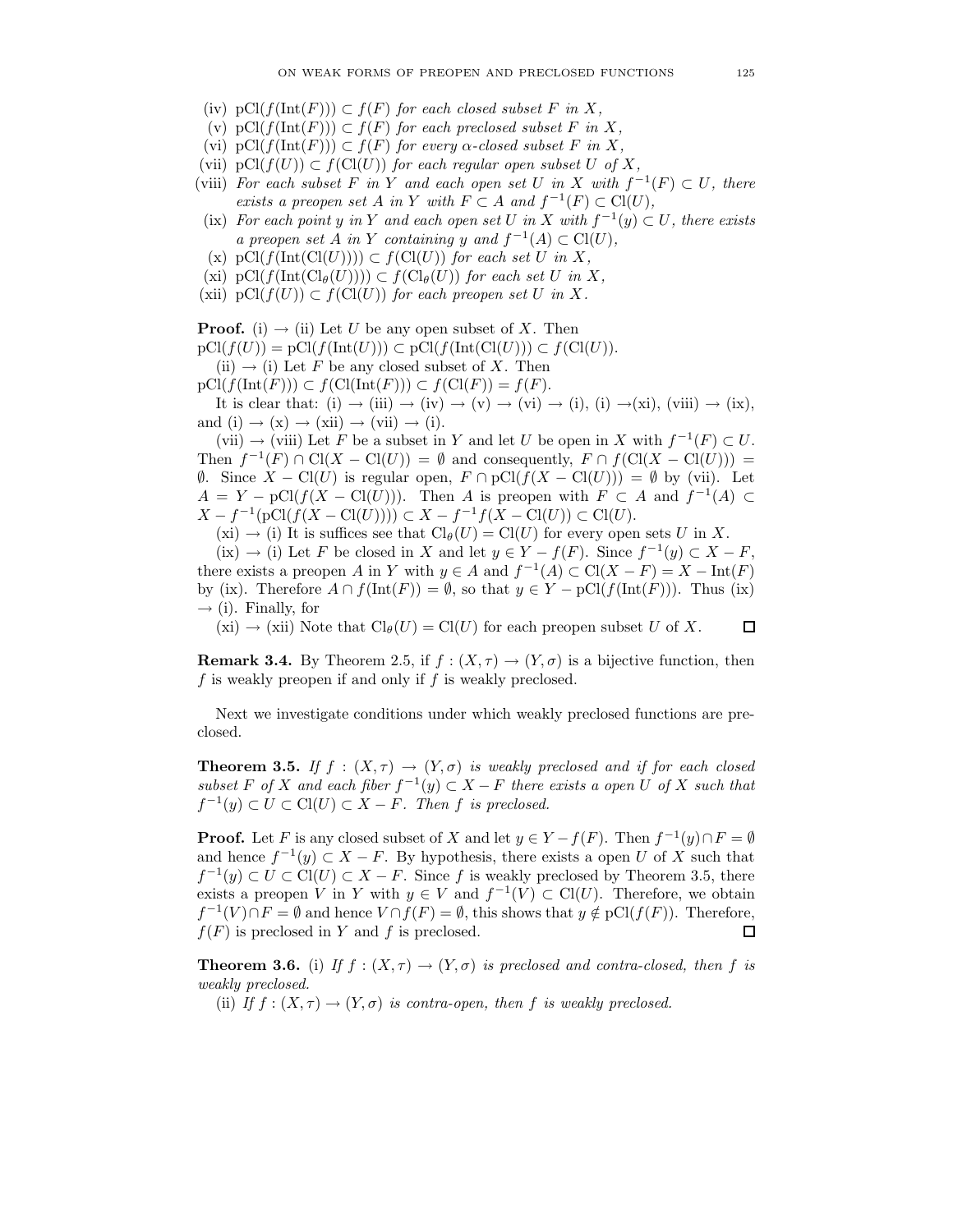**Proof.** (i) Let F be a closed subset of X. Since f is preclosed  $Cl(\text{Int}(f(F))) \subset f(F)$ and since f is contra-closed  $f(F)$  is open. Therefore  $pCl(f(\text{Int}(F))) \subset pCl(f(F)) \subset$  $\mathrm{Cl}(\mathrm{Int}(f(F))) \subset f(F).$ 

(ii) Let F be a closed subset of X. Then,  $pCl(f(\text{Int}(F))) \subset f(\text{Int}(F)) \subset f(F)$ . П

**Theorem 3.7.** If  $f : (X, \tau) \to (Y, \sigma)$  is one-one and weakly preclosed, then for every subset F of Y and every open set U in X with  $f^{-1}(F) \subset U$ , there exists a preclosed set B in Y such that  $F \subset B$  and  $f^{-1}(B) \subset \text{Cl}(U)$ .

**Proof.** Let F be a subset of Y and let U be a open subset of X with  $f^{-1}(F) \subset U$ . Put  $B = \text{pCl}(f(\text{Int}(Cl(U))),$  then B is a preclosed subset of Y such that  $F \subset B$ since  $F \subset f(U) \subset f(\text{Int}(\text{Cl}(U))) \subset \text{pCl}(f(\text{Int}(\text{Cl}(U)))) = B$ . And since f is weakly preclosed,  $f^{-1}(B) \subset \text{Cl}(U)$ .  $\Box$ 

Taking the set F in Theorem 3.7 to be y for  $y \in Y$  we obtain the following result,

**Corollary 3.8.** If  $f : (X, \tau) \to (Y, \sigma)$  is one-one and weakly preclosed, then for every point y in Y and every open set U in X with  $f^{-1}(y) \subset U$ , there exists a preclosed set B in Y containing y such that  $f^{-1}(B) \subset \mathrm{Cl}(U)$ .

Recall that, a set F in a space X is  $\theta$ -compact if for each cover  $\Omega$  of F by open U in X, there is a finite family  $U_1, \ldots, U_n$  in  $\Omega$  such that  $F \subset \text{Int}(\cup \{C_l(U_i) : i =$  $1, 2, \ldots, n$ }) [27].

**Theorem 3.9.** If  $f : (X, \tau) \to (Y, \sigma)$  is weakly preclosed with all fibers  $\theta$ -closed, then  $f(F)$  is preclosed for each  $\theta$ -compact F in X.

**Proof.** Let F be  $\theta$ -compact and let  $y \in Y - f(F)$ . Then  $f^{-1}(y) \cap F = \emptyset$  and for each  $x \in F$  there is an open  $U_x$  containing x in X and  $Cl(U_x) \cap f^{-1}(y) = \emptyset$ . Clearly  $\Omega = \{U_x : x \in F\}$  is an open cover of F and since F is  $\theta$ -compact, there is a finite family  $\{U_{x_1},\ldots,U_{x_n}\}$  in  $\Omega$  such that  $F \subset \text{Int}(A)$ , where  $A = \cup \{\text{Cl}(U_{x_i})$ :  $i = 1, \ldots, n$ . Since f is weakly preclosed by Theorem 2.5 there exists a preopen B in Y with  $f^{-1}(y) \subset f^{-1}(B) \subset \text{Cl}(X-A) = X - \text{Int}(A) \subset X - F$ . Therefore  $y \in B$ and  $B \cap f(F) = \emptyset$ . Thus  $y \in Y - pCl(f(F))$ . This shows that  $f(F)$  is preclosed.  $\Box$ 

Two non empty subsets A and B in X are strongly separated [27], if there exist open sets U and V in X with  $A \subset U$  and  $B \subset V$  and  $Cl(U) \cap Cl(V) = \emptyset$ . If A and B are singleton sets we may speak of points being strongly separated . We will use the fact that in a normal space, disjoint closed sets are strongly separated.

Recall that a space X is said to be pre-Hausdorff or in short pre- $T_2$  [15] if for every pair of distinct points  $x$  and  $y$ , there exist two preopen sets  $U$  and  $V$  such that  $x \in U$  and  $y \in V$  and  $U \cap V = \emptyset$ .

**Theorem 3.10.** If  $f : (X, \tau) \to (Y, \sigma)$  is a weakly preclosed surjection and all pairs of disjoint fibers are strongly separated, then  $Y$  is pre- $T_2$ .

**Proof.** Let y and z be two points in Y. Let U and V be open sets in X such that  $f^{-1}(y) \in U$  and  $f^{-1}(z) \in V$  respectively with  $Cl(U) \cap Cl(V) = \emptyset$ . By weak preclosedness (Theorem 3.3 (vii)) there are preopen sets  $F$  and  $B$  in  $Y$  such that  $y \in F$  and  $z \in B$ ,  $f^{-1}(F) \subset \text{Cl}(U)$  and  $f^{-1}(B) \subset \text{Cl}(V)$ . Therefore  $F \cap B = \emptyset$ , because  $Cl(U) \cap Cl(V) = \emptyset$  and f surjective. Then Y is pre-T<sub>2</sub>.  $\Box$ 

Corollary 3.11. If  $f : (X, \tau) \to (Y, \sigma)$  is weakly preclosed surjection with all fibers closed and X is normal, then Y is pre- $T_2$ .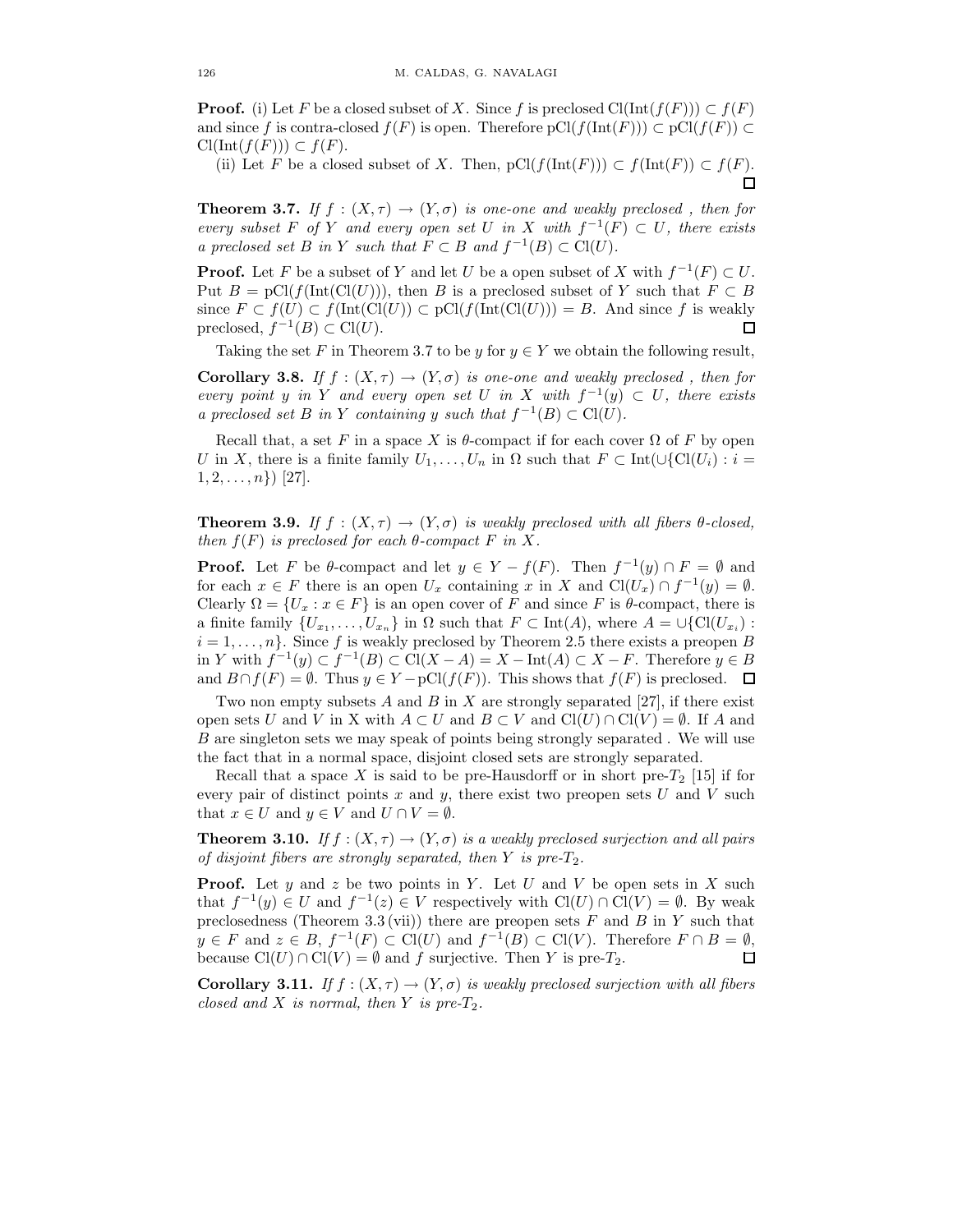**Corollary 3.12.** If  $f : (X, \tau) \to (Y, \sigma)$  is a continuous weakly preclosed surjection with X compact  $T_2$  space and Y a  $T_1$  space, then Y is compact pre- $T_2$  space.

**Proof.** Since f is a continuous surjection and Y is a  $T_1$  space, Y is compact and all fibers are closed. Since X is normal Y is also pre- $T_2$ . 囗

**Definition 3.13.** A topological space X is said to be quasi H-closed  $[8]$  (resp. P- $-\text{closed}$ ), if every open (resp. pre-closed) cover of X has a finite subfamily whose closures cover  $X$ . A subset  $A$  of a topological space  $X$  is quasi H-closed relative to X (resp. P-closed relative to X) if every cover of A by open (resp. pre-closed) sets of X has a finite subfamily whose closures cover A.

**Lemma 3.14.** A function  $f : (X, \tau) \to (Y, \sigma)$  is open if and only if for each  $B \subset Y$ ,  $f^{-1}(\text{Cl}(B)) \subset \text{Cl}(f^{-1}(B))$  [17].

**Theorem 3.15.** Let X be an extremally disconnected space and  $PO(X, \tau)$  closed under finite intersections. Let  $f : (X, \tau) \to (Y, \sigma)$  be an open weakly preclosed function which is one-one and such that  $f^{-1}(y)$  is quasi H-closed relative to X for each y in Y. If G is P-closed relative to Y then  $f^{-1}(G)$  is quasi H-closed.

**Proof.** Let  $\{V_\beta : \beta \in I\}$ , I being the index set be an open cover of  $f^{-1}(G)$ . Then for each  $y \in G \cap f(X)$ ,  $f^{-1}(y) \subset \bigcup \{ \text{Cl}(V_\beta) : \beta \in I(y) \} = H_y$  for some finite subfamily  $I(y)$  of I. Since X is extremally disconnected each  $Cl(V_\beta)$  is open, hence  $H_y$  is open in X. So by Corollary 3.8, there exists a preclosed set  $U_y$  containing y such that  $f^{-1}(U_y) \subset \mathrm{Cl}(H_y)$ . Then,  $\{U_y : y \in G \cap f(X)\} \cup \{Y - f(X)\}\$ is a preclosed cover of  $G, G \subset \bigcup \{Cl(U_y) : y \in K\} \cup \{Cl(Y - f(X))\}$  for some finite subset K of  $G \cap f(X)$ . Hence and by Lemma 3.15,  $f^{-1}(G) \subset \bigcup \{f^{-1}(\text{Cl}(U_y) : y \in$  $K\} \cup \{f^{-1}(\mathrm{Cl}(Y - f(X)))\} \subset \bigcup \{\mathrm{Cl}(f^{-1}(U_y) : y \in K\} \cup \{\mathrm{Cl}(f^{-1}(Y - f(X))))\} \subset$  $\{Cl(f^{-1}(U_y)) : y \in K\}$ , so  $f^{-1}(G) \subset \bigcup \{Cl(V_\beta) : \beta \in I(y), y \in K\}$ . Therefore  $f^{-1}(G)$  is quasi H-closed. 口

**Corollary 3.16.** Let  $f : (X, \tau) \to (Y, \sigma)$  be as in Theorem 3.15. If Y is p-closed, then  $X$  is quasi-H-closed.

Acknowledgment. The authors are grateful to the referee for his help in improving the quality of this paper.

#### **REFERENCES**

- [1] Abd-El-Monsef, M. E., El-Deeb, S. N. and Mahmoud, R. A., β-open and β-continuous mappings, Bull. Fac. Sci. Assiut Univ. 12 (1983), 70–90.
- [2] Andrijevic, D., Semipreopen sets, Mat. Vesnik 38 (1986), 24–32.
- [3] Arya, S. P. and Gupta, R., Strongly continuous mappings, Kyungpook Math. J. 14 (1974), 131–143.
- [4] Baker, C. W., Contra-open functions and contra-closed functions, Math. Today (Ahmedabad) 15 (1997), 19–24.
- [5] Baker, C. W., Decomposition of openness, Int. J. Math. Math. Sci. 17 (1994), 413–415.
- [6] Caldas, M., Weak and strong forms of irresolute maps, Int. J. Math. Math. Sci. 23 (2000), 253–259.
- [7] Cameron, D. E., Properties of s-closed spaces, Proc. Amer. Math. Soc. **72** (1978), 581–586.
- [8] Cameron, D. E., Some maximal topologies which are Q.H.C., Proc. Amer. Math. Soc. 75 (1979), 149–156.